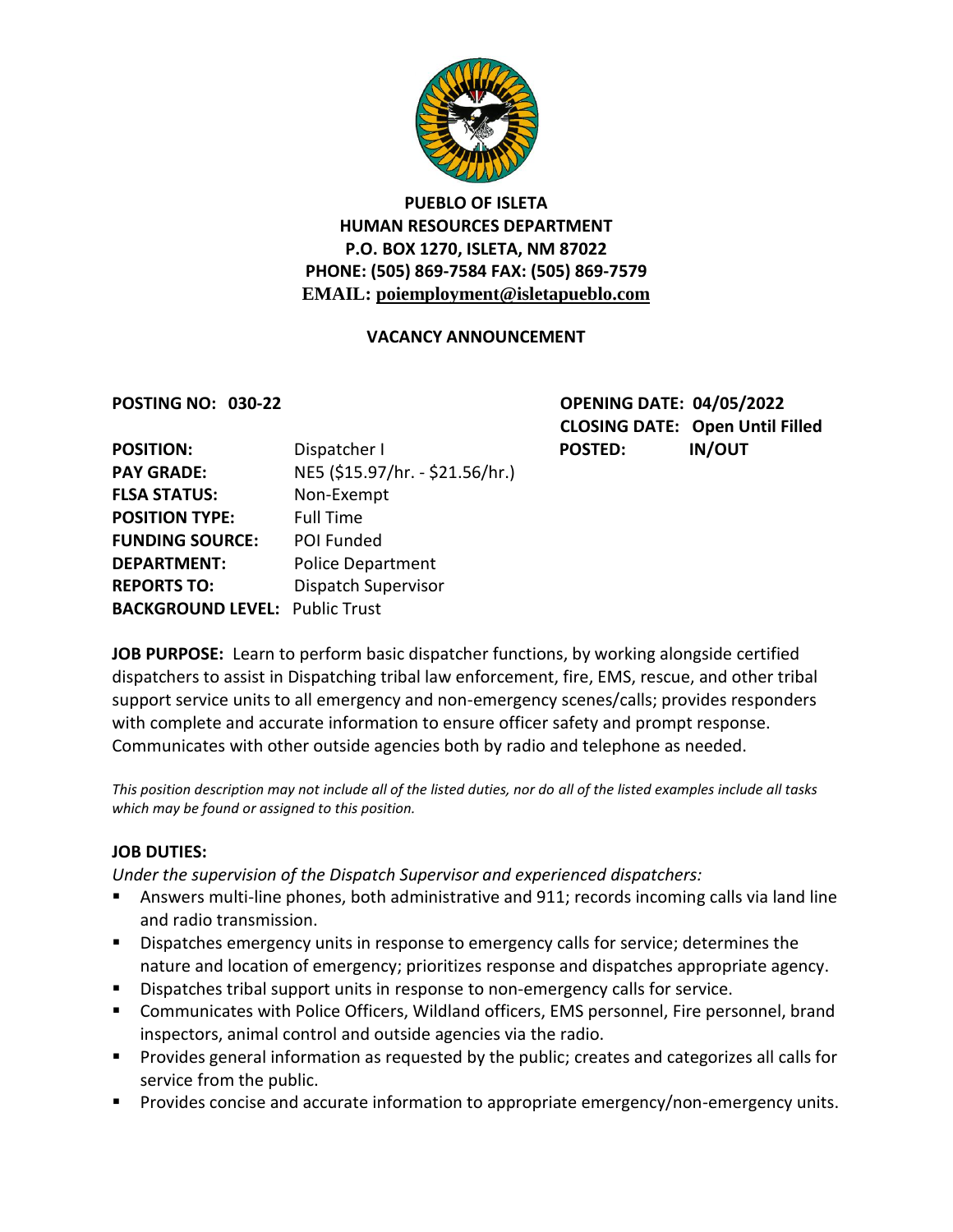- Maintains accurate records of the location and status of all field units; documents all calls, phone and radio.
- Assists callers in emergency first aid as prescribed in state-recognized emergency medical dispatch procedures.
- Accesses and disseminates information maintained in available data bases such as: National Crime Information Center (NCIC), National Law Enforcement Telecommunications System (NLETS), New Mexico Crime Information Center (NMCIC), Computer Aided Dispatching and (CAD), New Mexico Department of Motor Vehicle files.
- Maintains updated files of current warrants, criminal complaints, civil complaints, restraining orders and probation paperwork.
- **Updates and maintains lists of contacts for various emergencies.**
- Maintains adequate copies of all forms necessary to complete assigned tasks.
- **Prepares reports upon request of supervisor or Chief of Police.**
- **Reports any malfunctions of equipment to supervisor.**
- Acts as back-up manager of Sleuth and Public Safety Answering Point (PSAP).
- Maintains current NCIC certification; trains dispatch and police officers on use of NCIC.
- Researches the proper procedure to request confidential information that field units need, e.g. who a cell phone is registered to.
- Notifies chain of command of any major incidents; reports any NCIC security violations.
- **Performs other duties as assigned.**

#### **SUPERVISION RESPONSIBILITIES:** N/A

#### **MINIMUM QUALIFICATIONS/REQUIREMENTS:**

- High School Diploma/GED.
- One or more years related experience in data entry, computer applications, telephone communications or emergency communications/radio dispatching.
- Must obtain Public Safety Dispatch Certification, NCIC Certification, EMD, First Aid/CPR Certification, and New Mexico State Law Enforcement Public Safety Telecommunicator Certifications within one year of hire.
- Must obtain New Mexico State Law Enforcement Dispatcher Certification within a year of hire.
- Must be able to pass a physical examination.
- **Ability to speak Tiwa preferred.**
- **Must pass background check for position.**
- **Must be able to comply with the Pueblo of Isleta Drug Free Workplace policies.**

#### **KNOWLEDGE, SKILL AND ABILITY REQUIREMENTS:**

- Knowledge of the scope, landmarks and geographical locations within the Isleta Indian Reservation.
- Knowledge of principles and practices of radio dispatch and communication.
- Skill in the operation of computers and office equipment that includes copier, telephone and audio equipment.
- Skill in preparing clear, concise, accurate, and complete written reports.
- Ability to use VESTA call management and mapping system, and recording equipment for radio and phones.